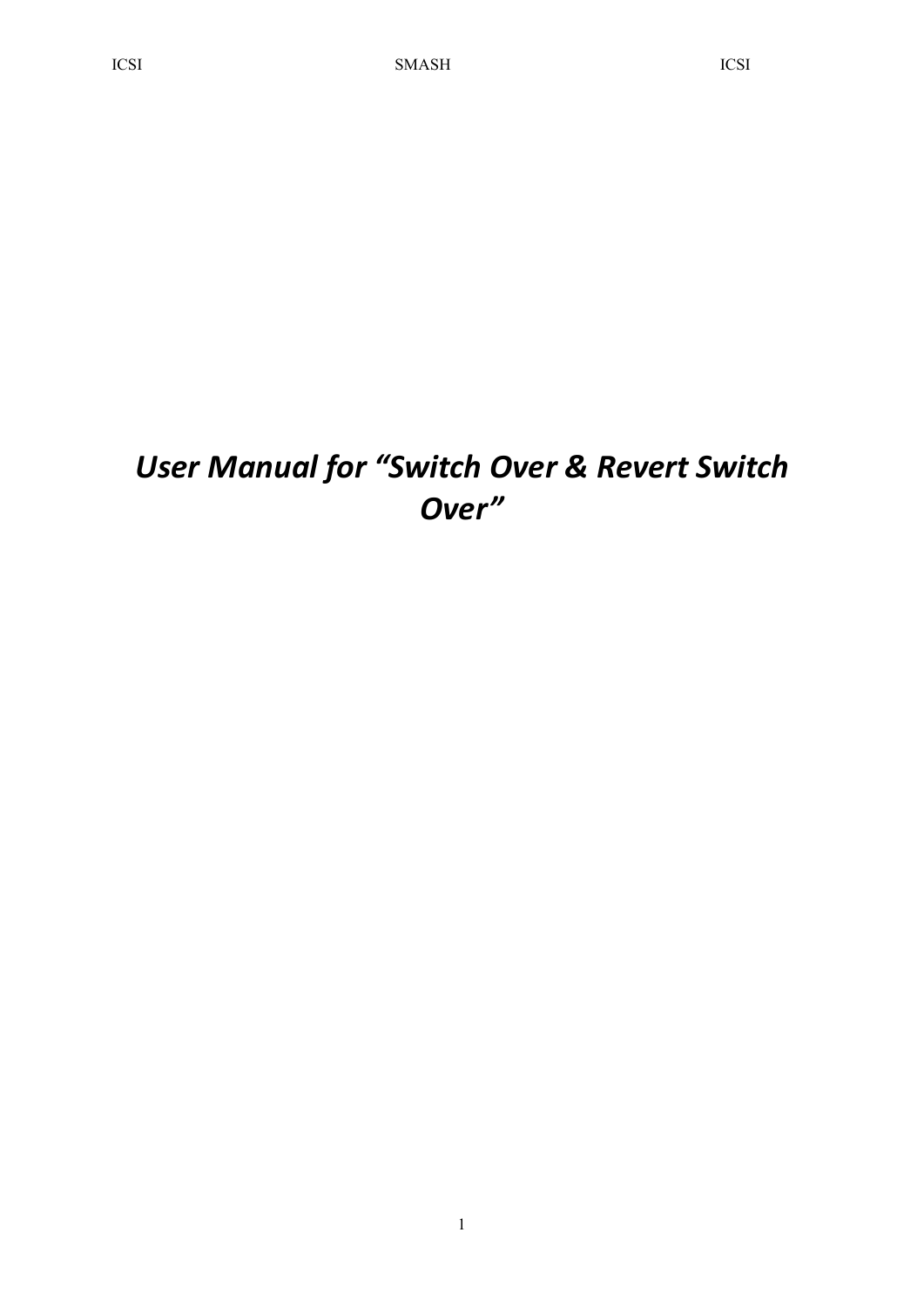#### <span id="page-1-0"></span>**Table of Contents**

| Apply for Switch Over From Old Syllabus to New Syllabus (Student Part)3                       |  |
|-----------------------------------------------------------------------------------------------|--|
| Tracking of Requests for Switch Over From Old Syllabus to New Syllabus (Admin Part) 6         |  |
| Apply for Revert Switch Over in case, if student has earlier applied for switch over (Student |  |
|                                                                                               |  |
|                                                                                               |  |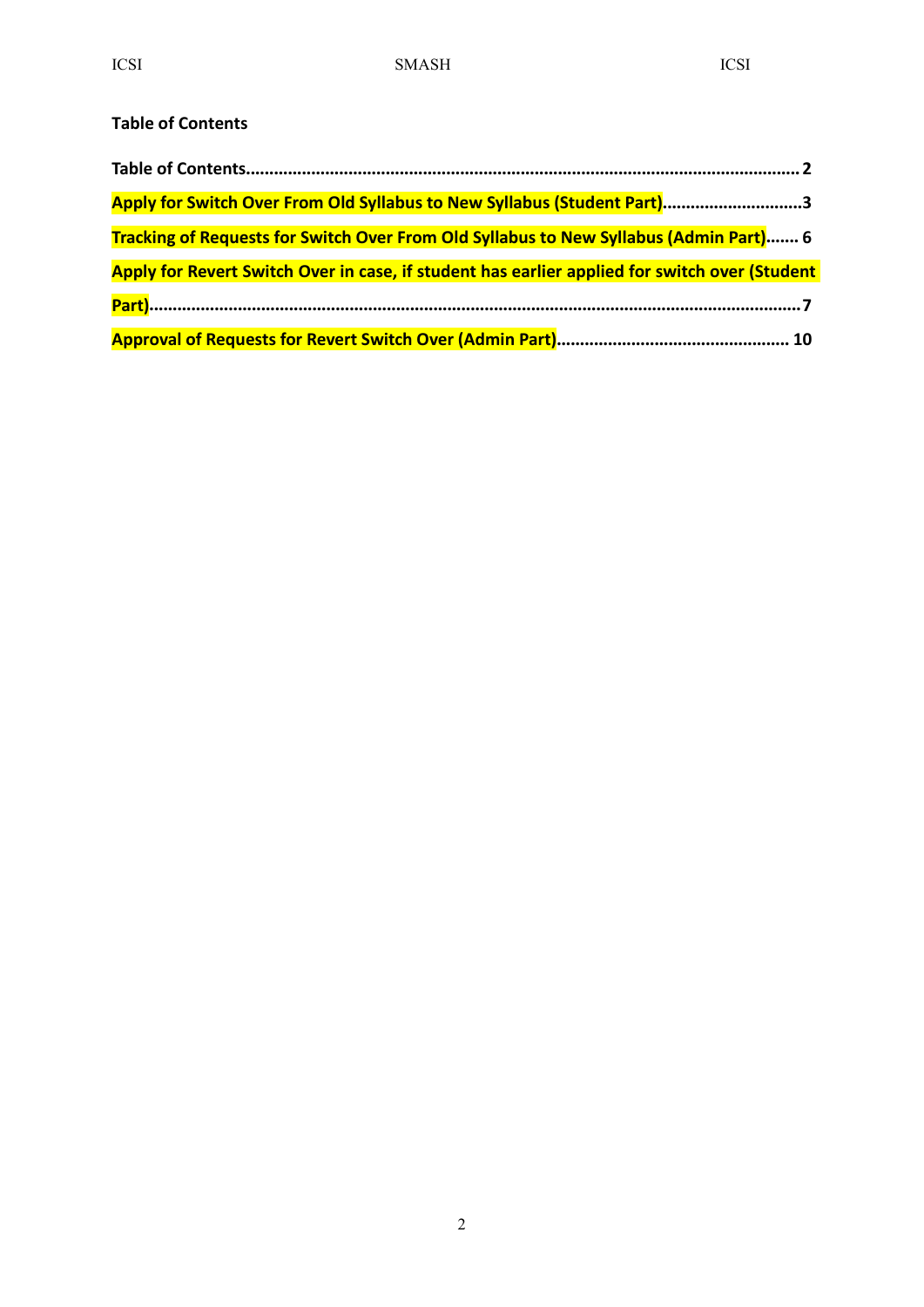## <span id="page-2-0"></span>**Apply for Switch Over From Old Syllabus to New Syllabus (Student Part)**

#### **Step 1:**

1. In order to apply for switch over from old syllabus to new syllabus, type [www.icsi.edu](http://www.icsi.edu) in any recommended browser (IE 9, Mozilla 38.0 & above, Chrome 39.0), then click on "Online Services".

| G | 10 www.icsi.edu                |                |                                                               | 1. Type here    |                                                                              |                      |                                                       |                                                                   |                                              |                             | 스   |
|---|--------------------------------|----------------|---------------------------------------------------------------|-----------------|------------------------------------------------------------------------------|----------------------|-------------------------------------------------------|-------------------------------------------------------------------|----------------------------------------------|-----------------------------|-----|
|   | Social Connect <b>1</b>        |                |                                                               |                 |                                                                              |                      |                                                       |                                                                   |                                              | <b>Facilities Help Desk</b> | FAQ |
|   |                                |                | THE INSTITUTE OF<br>Statutory body under an Act of Parliament |                 | <b>Company Secretaries of India</b><br>IN PURSUIT OF PROFESSIONAL EXCELLENCE | ۰                    | Our Chapters<br>(S)<br>Please Select<br>2. Click here | $\circledcirc$                                                    | Regional Office<br>EIRC NIRC SIRC WIRC CCGRT |                             |     |
|   | Home                           | <b>Student</b> | <b>Member</b>                                                 | <b>About us</b> | <b>Contact Us</b>                                                            | <b>Event Gallery</b> |                                                       | <b>ONLINE SERVICES</b>                                            |                                              | <b>QUICK PAY</b>            |     |
|   | otivational Quote of the Day:- |                |                                                               |                 |                                                                              |                      |                                                       | अगर आप उस इंसान की तलाश कर रहे हैं जो आपकी ज़िन्दगी बदलेगा, तो आई |                                              |                             |     |
|   |                                |                |                                                               |                 |                                                                              |                      |                                                       |                                                                   |                                              |                             |     |

2. Now, click on link "New Foundation Student Login/Executive Student Login" as per below screen ; user will be shown below screen.

| <b>REGISTRATION OF COMPANY +</b> | COUNSELLOR REGISTRATION + | <b>PRINT RECEIPT</b> |                                                                                                                                                |
|----------------------------------|---------------------------|----------------------|------------------------------------------------------------------------------------------------------------------------------------------------|
| 2                                |                           |                      |                                                                                                                                                |
|                                  |                           |                      |                                                                                                                                                |
|                                  |                           |                      |                                                                                                                                                |
|                                  |                           |                      |                                                                                                                                                |
|                                  |                           |                      |                                                                                                                                                |
|                                  |                           |                      |                                                                                                                                                |
|                                  |                           |                      |                                                                                                                                                |
|                                  |                           |                      |                                                                                                                                                |
|                                  |                           |                      |                                                                                                                                                |
|                                  |                           |                      | JOURNALS & BULLETINS   REGULATORY UPDATES   ICSI-CCGRT   HELP DESK   TV & RADIO SPOTS ON CS   TERMS & CONDITIONS   PRIVACY POLICY   CONTACT US |

**Step 2: Click on Module > Switch Over > Apply For Switch Over**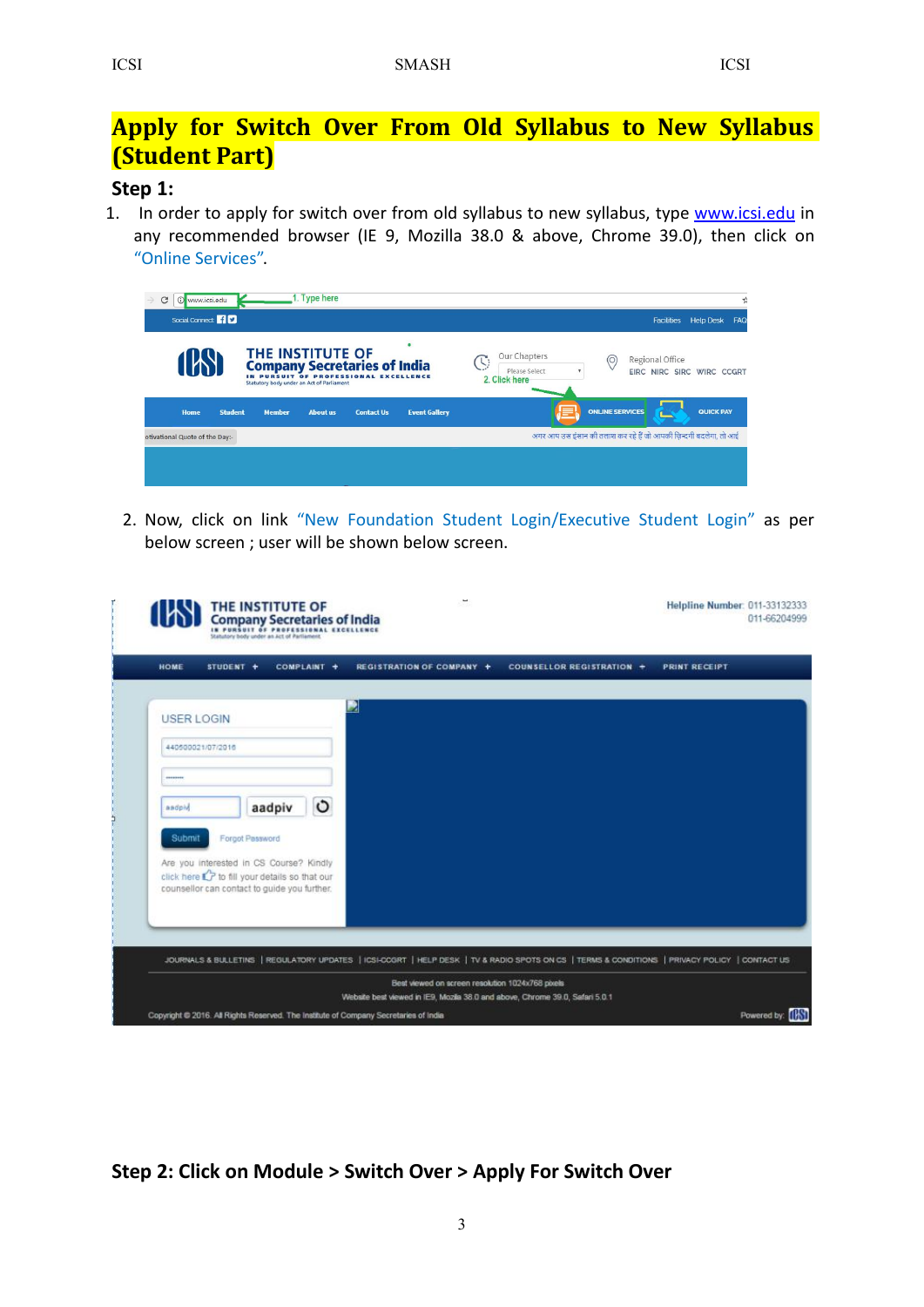ICSI SMASH ICSI SMASH ICSI

|       | THE INSTITUTE OF<br>Company Secretaries of India<br>IN PURSUIT OF PROFES<br>Statutory body under an Act of Parliament | <b>IONAL EXCELLENCE</b>    | Welcome: 440500021/07/2016 . Home . Logout |
|-------|-----------------------------------------------------------------------------------------------------------------------|----------------------------|--------------------------------------------|
| HOME  | $MODULE$ -<br>PROFILE +                                                                                               | LOGOUT                     |                                            |
|       | STUDENT SERVICES                                                                                                      | ۰                          |                                            |
| Welco | <b>SHORT TERM TRAINING</b>                                                                                            | ٠                          |                                            |
|       | <b>LONG TERM TRAINING</b>                                                                                             | ٠                          |                                            |
|       | <b>TRAINING EXEMPTION</b>                                                                                             | ٠                          |                                            |
|       | <b>ENROLLMENT</b>                                                                                                     | ۰                          |                                            |
|       | <b>COACHING MODULE</b>                                                                                                | ٠                          |                                            |
|       | COMPLAINT MANAGEMENT +                                                                                                |                            |                                            |
|       | <b>ETRAINING</b>                                                                                                      | ٠                          |                                            |
|       | SUBJECT EXEMPTION                                                                                                     | ٠                          |                                            |
|       | <b>STUDENT REGISTRATION</b>                                                                                           | $\ddot{\phantom{1}}$       |                                            |
|       | <b>STUDY DISPATCH</b>                                                                                                 | ٠                          |                                            |
|       | <b>SWITCH OVER</b>                                                                                                    | APPLY FOR SWITCH OVER<br>- |                                            |

## **Step 3: Student Request Screen**

 $\sim$ 

| HOME                      | $MODULE +$                   | PROFILE +<br>LOGOUT   |                            |                           |      |                         |              |                     |
|---------------------------|------------------------------|-----------------------|----------------------------|---------------------------|------|-------------------------|--------------|---------------------|
|                           | <b>Apply For Switch Over</b> |                       |                            |                           |      |                         |              |                     |
| Course                    | Search Criteria              | $-A$                  | ٠,                         | Previous Syllabus         | $-A$ |                         |              | ٠                   |
| Status                    |                              | $-A$ ll--             | ۰                          | Date of Request           |      | <b>O</b> To             |              | $\bullet$           |
|                           |                              |                       |                            |                           |      |                         |              |                     |
|                           |                              |                       |                            |                           |      | Search                  | Clear        |                     |
|                           | Search Result                |                       |                            |                           |      |                         |              |                     |
| $\overline{\mathbf{X}_1}$ |                              |                       |                            |                           |      | <b>Total Records: 0</b> | Page Size 20 | $\pmb{\mathrm{v}}$  |
| <b>SELECT</b>             | <b>COURSE T</b>              | <b>REQUEST TYPE T</b> | <b>PREVIOUS SYLLABUS T</b> | <b>CURRENT SYLLABUS T</b> |      | DATE OF REQUEST T       |              | STATUS <sup>T</sup> |
|                           |                              |                       |                            | No records Found          |      |                         |              |                     |

**Step 4: Student Screen**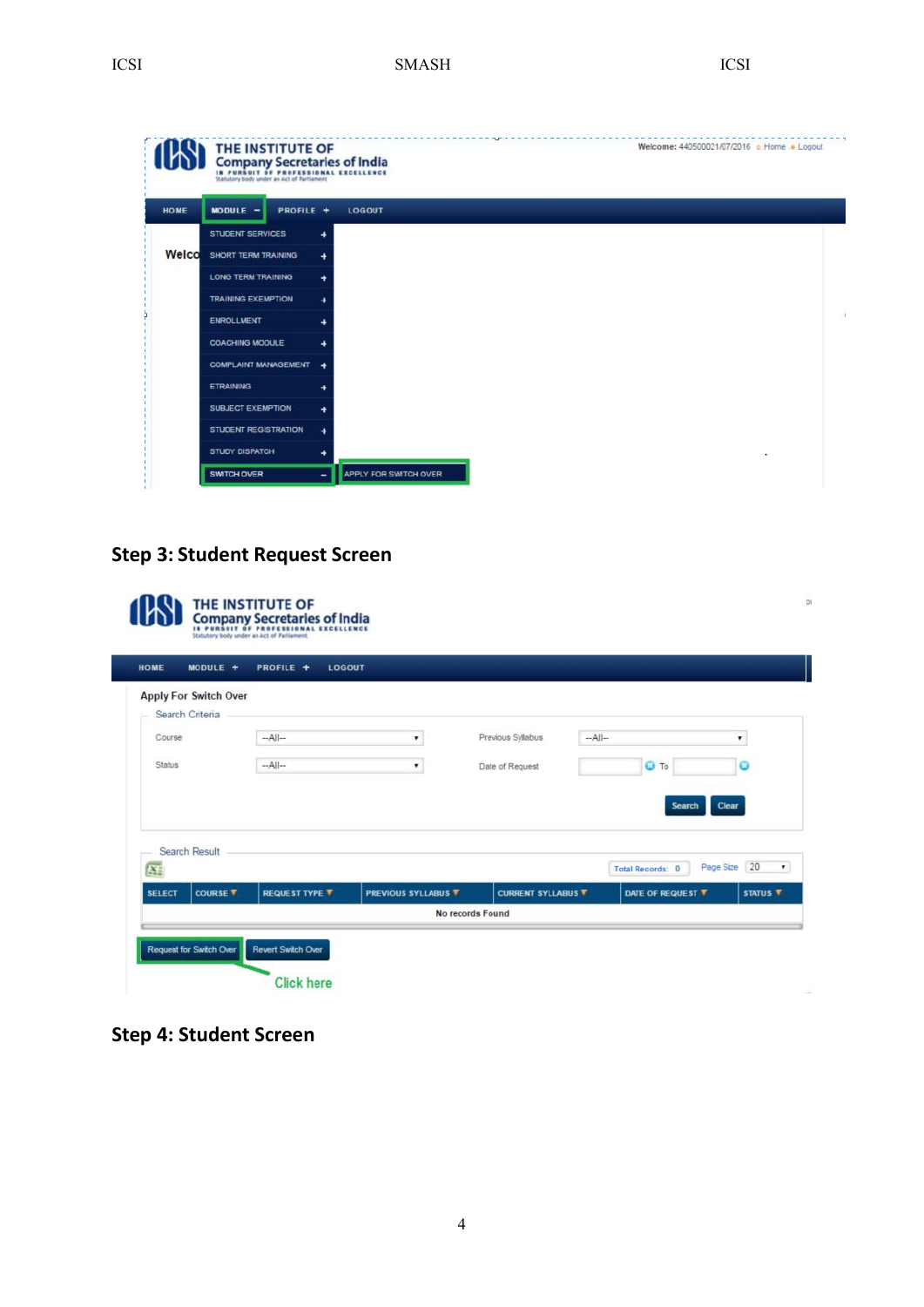#### ICSI SMASH ICSI SMASH ICSI

| M. | v  |
|----|----|
| ۰. | ۰. |
|    |    |
|    |    |

| Course                   |                                                                          | Concultive                |                     |
|--------------------------|--------------------------------------------------------------------------|---------------------------|---------------------|
| <b>Tübrish</b>           |                                                                          | Andral Romerts/Jondra 288 |                     |
|                          |                                                                          |                           |                     |
| <b>Magainston Number</b> |                                                                          | 44050021072018            |                     |
| Existing Syllabus        |                                                                          | 1007                      |                     |
| 2007 Subjects            |                                                                          |                           |                     |
| Graup                    |                                                                          | Sabject                   | <b>Subject Code</b> |
|                          | GENERAL AND COMMERCIAL LANS                                              |                           | 321                 |
|                          |                                                                          | 甜                         |                     |
|                          | COMPANY ACCOUNTS. COST & MANAHOEMENT ACCOUNTING                          |                           |                     |
|                          | <b>DUI LAVIS</b>                                                         |                           | 223                 |
|                          | COMPANY LAW                                                              |                           | 224                 |
|                          | ECONOMICS AND LABOUR LAVIS<br>SECURITIES LAINS AND COMPLIANCES           |                           | ïЭ<br>128           |
|                          | Changed Sylvisus after Switch Over                                       | 3252                      |                     |
| $-2012$ Subjects         |                                                                          |                           |                     |
| Grasp                    |                                                                          | <b>Subject</b>            | Subject Code        |
|                          | COMPANY LAVE                                                             |                           | 321                 |
|                          | DATING OOK THRANGHAM GAS TOOLS                                           |                           | 123                 |
|                          | ECONOMICS AND COMMERCIAL LAW                                             |                           | 323                 |
|                          | TAX LAW AND PRACTICE                                                     |                           | 554                 |
|                          | COMPANY ACCOUNTS AND AUDITING PRACTICES.                                 |                           | 129                 |
|                          | CAPITAL MARKETS AND SECURITY LAVIS<br>INDUSTRIAL LABOUR AND OENERAL LAWS |                           | 126<br>127          |

## **Step 5: Confirmation Screen**

| <b>Apply For Switch Over</b> | 223.30.223.235 says:             |    | ×      |                    |
|------------------------------|----------------------------------|----|--------|--------------------|
|                              | Are you sure you want to Submit? |    |        | * Mandatory Fields |
| Course                       |                                  | OK | Cancel |                    |
|                              |                                  |    |        |                    |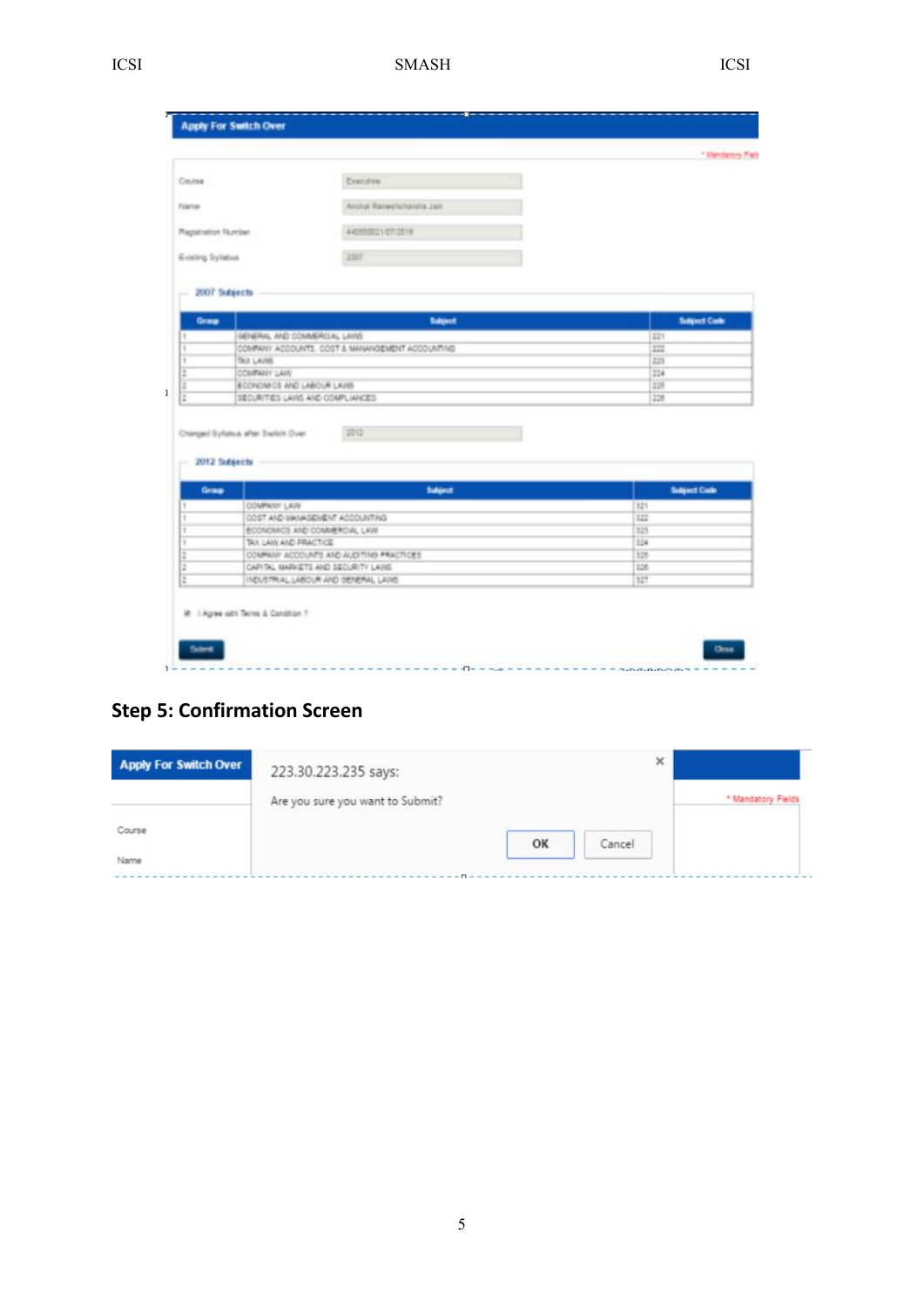<span id="page-5-0"></span>

|                     | <b>Apply For Switch Over</b>                                 | 223.30.223.235 says:<br>Your syllabus has been switched over from 2007 to 2012. |    | * Mandatory Fields  |
|---------------------|--------------------------------------------------------------|---------------------------------------------------------------------------------|----|---------------------|
| Course<br>Name      |                                                              |                                                                                 | OK |                     |
| Registration Number |                                                              | 440500021/07/2016                                                               |    |                     |
| Existing Syllabus   |                                                              | 2007                                                                            |    |                     |
| 2007 Subjects       |                                                              |                                                                                 |    |                     |
| Group               |                                                              | <b>Subject</b>                                                                  |    | <b>Subject Code</b> |
|                     | GENERAL AND COMMERCIAL LAWS                                  |                                                                                 |    | 221                 |
|                     |                                                              | COMPANY ACCOUNTS, COST & MANANGEMENT ACCOUNTING                                 |    | 222                 |
|                     | TAX LAWS                                                     |                                                                                 |    | 223                 |
| 2                   | COMPANY LAW                                                  |                                                                                 |    | 224                 |
| 2                   | ECONOMICS AND LABOUR LAWS<br>SECURITIES LAWS AND COMPLIANCES |                                                                                 |    | 225<br>226          |

## **Tracking of Requests for Switch Over From Old Syllabus to New Syllabus (Admin Part)**

### **Step 1: Admin Step forTracking (After log in)**

| MASTERS +<br>HOME         | Statutory body under an Act of Parliament<br><b>REPORTS +</b><br>$MOOULE$ -<br>PROFILE +<br><b>LOGOUT</b> |  |
|---------------------------|-----------------------------------------------------------------------------------------------------------|--|
| <b>Dashboard for ICSI</b> | PAYMENT GATEWAY<br>$\ddot{}$                                                                              |  |
|                           | <b>PAYMENT GATEWAY</b><br>٠<br><b>RECONCILIATION</b>                                                      |  |
|                           | <b>COACHING MODULE</b><br>٠                                                                               |  |
|                           | <b>COMPLAINT MANAGEMENT</b><br>٠                                                                          |  |
|                           | PRE-REGISTRATION<br>$\ddotmark$                                                                           |  |
|                           | <b>STUDENT REGISTRATION</b><br>٠                                                                          |  |
|                           | <b>STUDY DISPATCH</b><br>۰                                                                                |  |
|                           | <b>SWITCH OVER</b><br><b>SUBJECT WISE EXEMPTION</b><br>۰<br><b>MAPPING</b>                                |  |
|                           | <b>REVERT SWITCH OVER</b><br><b>APPROVAL</b>                                                              |  |
|                           | SWITCH OVER BY ADMIN                                                                                      |  |
|                           | <b>SWITCH OVER TRACKING</b>                                                                               |  |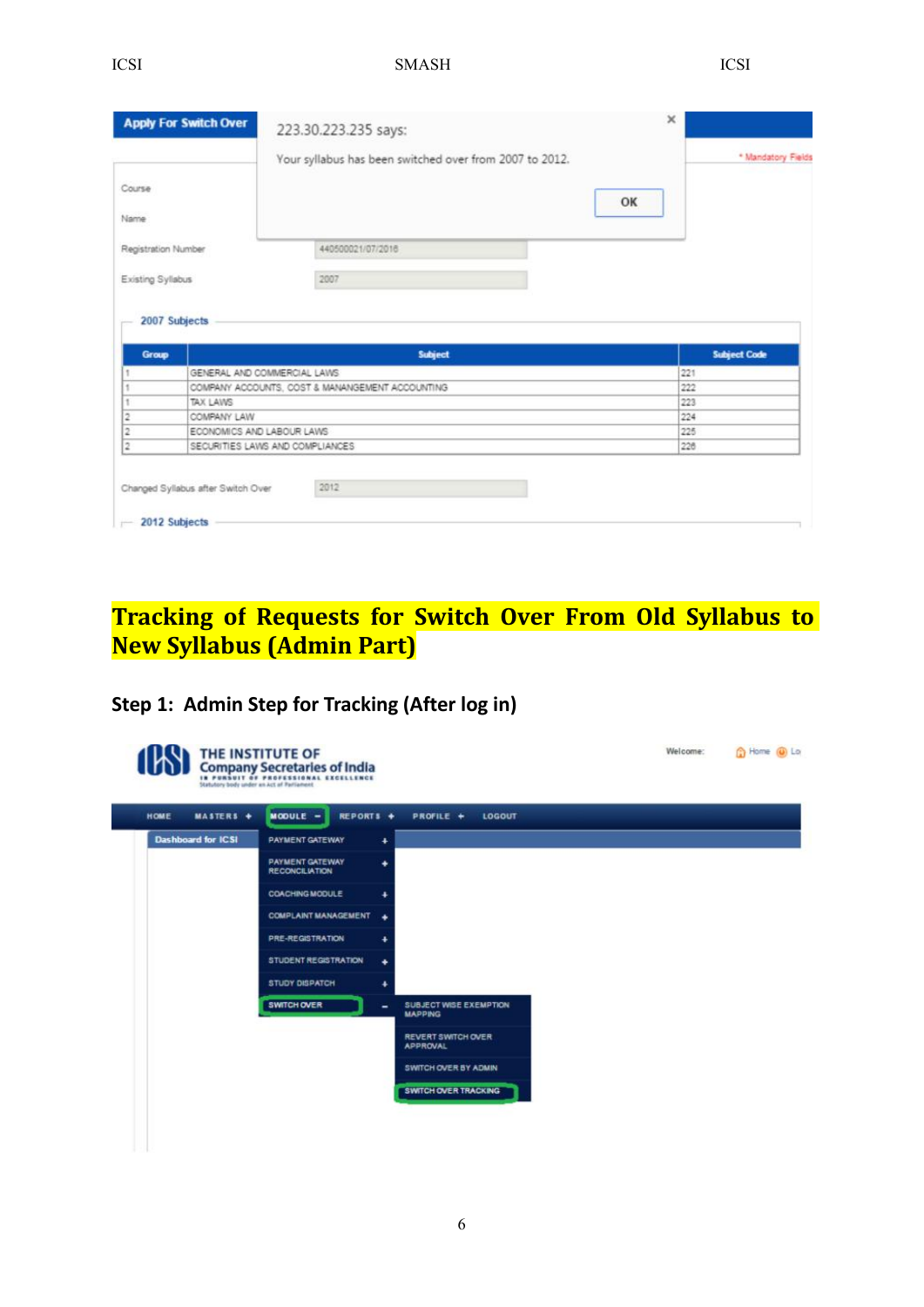#### <span id="page-6-0"></span>**Step 2: Switch Over Tracking**

|                                 | <b>MASTERS +</b>                              | $MODULE +$      | REPORTS +<br>PROFILE +                                                 | LOGOUT                                 |                     |                                    |                                                                   |                                                 |                                                 |                                                               |
|---------------------------------|-----------------------------------------------|-----------------|------------------------------------------------------------------------|----------------------------------------|---------------------|------------------------------------|-------------------------------------------------------------------|-------------------------------------------------|-------------------------------------------------|---------------------------------------------------------------|
| Switch Over Tracking            |                                               |                 |                                                                        |                                        |                     |                                    |                                                                   |                                                 |                                                 |                                                               |
| Search Criteria                 |                                               |                 |                                                                        |                                        |                     |                                    |                                                                   |                                                 |                                                 |                                                               |
| Course                          | $-A$ ll-                                      |                 | ٠                                                                      |                                        | Existing Syllabus   | $-A  $                             |                                                                   |                                                 | ۰                                               |                                                               |
| Student Name                    |                                               |                 |                                                                        |                                        | Registration Number |                                    |                                                                   |                                                 |                                                 |                                                               |
| Mobile                          |                                               |                 |                                                                        | Email ID                               |                     |                                    |                                                                   |                                                 |                                                 |                                                               |
|                                 |                                               |                 |                                                                        |                                        |                     |                                    |                                                                   |                                                 |                                                 |                                                               |
| Switch Status                   | $-A$                                          |                 | ۰                                                                      |                                        |                     |                                    |                                                                   |                                                 |                                                 |                                                               |
|                                 |                                               |                 |                                                                        |                                        |                     |                                    |                                                                   | Search                                          | Clear                                           |                                                               |
| Search Result<br>Æ              |                                               |                 |                                                                        |                                        |                     |                                    | <b>Total Records: 1</b><br><b>NEW</b>                             |                                                 | Page Size 20                                    |                                                               |
| <b>STUDENT</b><br><b>NAME Y</b> | <b><i>NEGISTRATION</i></b><br><b>NUMBER T</b> | <b>MOBILE T</b> | <b>EMAIL ID T</b>                                                      | <b>REGISTRATION</b><br><b>STATUS V</b> | <b>COURSE</b>       | <b>EXISTING</b><br><b>SYLLABUS</b> | <b>SYLLABUS</b><br><b>AFTER</b><br><b>EWITCH</b><br><b>OVER T</b> | <b>OLD</b><br><b>ELECTIVE</b><br><b>SUBJECT</b> | <b>NEW</b><br><b>ELECTIVE</b><br><b>BUBJECT</b> | ٠<br><b>SWITCH</b><br><b>OVER</b><br><b>INITIATED</b><br>BY T |
| Anchal<br>Jan                   |                                               |                 | Rameshchandra 440500021/07/2016 919953747788 shivani.singh@sitvorp.com | Active                                 | Executive           | 2007                               | 2012                                                              |                                                 |                                                 | Student                                                       |
|                                 |                                               |                 |                                                                        |                                        |                     |                                    |                                                                   |                                                 |                                                 |                                                               |

## **Apply for Revert Switch Overin case, if student has earlier applied for switch over (Student Part)**

**Step 1: Student: After Log in, on Switch Over Request Screen**

**Note: Student would be able to raise revert switch over request only if he/she has earlier applied for switch overfor the current program**

7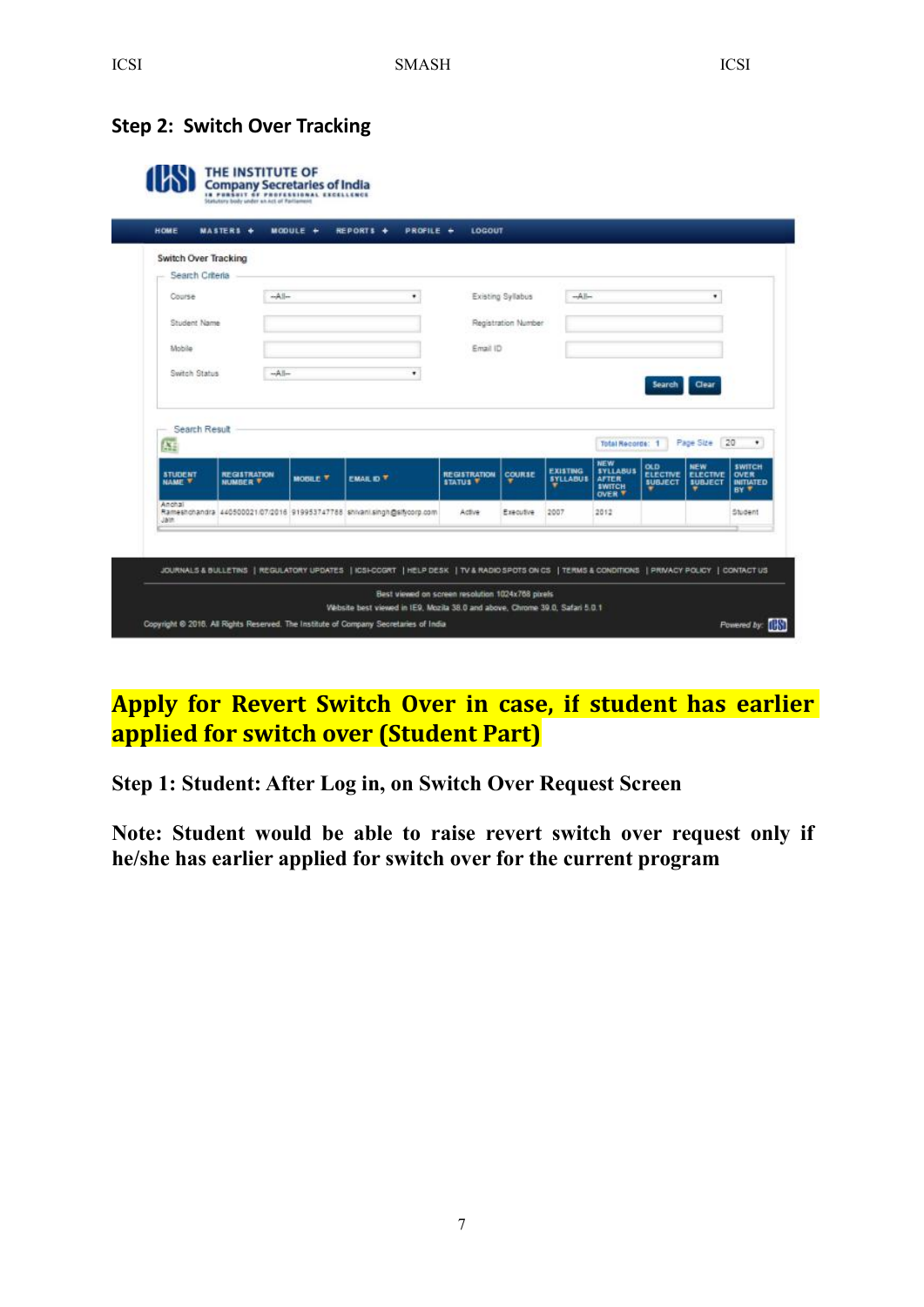| <b>HOME</b>               | MODULE +                     | <b>PROFILE +</b> | LOGOUT                |                            |                           |                       |                           |
|---------------------------|------------------------------|------------------|-----------------------|----------------------------|---------------------------|-----------------------|---------------------------|
|                           | <b>Apply For Switch Over</b> |                  |                       |                            |                           |                       |                           |
| Course                    | Search Criteria              | $-A$ ll--        | ۰                     | Previous Syllabus          | $-A$ ll--                 |                       | ۰                         |
| <b>Status</b>             |                              | $-A$ il-         | ۰                     | Date of Request            |                           | <b>O</b> To           | 0                         |
|                           |                              |                  |                       |                            |                           |                       |                           |
|                           | Search Result                |                  |                       |                            |                           | <b>Search</b>         | Clear                     |
| $\overline{\mathbf{X}}$ : |                              |                  |                       |                            |                           | <b>Total Records:</b> | Page Size 20<br>$\bullet$ |
| <b>SELECT</b>             | <b>COURSE T</b>              |                  | <b>REQUEST TYPE T</b> | <b>PREVIOUS SYLLABUS T</b> | <b>CURRENT SYLLABUS V</b> | DATE OF REQUEST ▼     | <b>STATUS T</b>           |
|                           |                              |                  |                       |                            |                           |                       |                           |

## **Step 2: Student Screen**

|                           |                                        |                                                 | * Mandatory Pleids  |
|---------------------------|----------------------------------------|-------------------------------------------------|---------------------|
| Course                    |                                        | Executive                                       |                     |
| Name                      |                                        | Anchal Rameshchandra Jain                       |                     |
|                           |                                        |                                                 |                     |
| Registration Number       |                                        | 440500021/07/2016                               |                     |
| Existing Syllabus         |                                        | 2012                                            |                     |
| 2012 Subjects             |                                        |                                                 |                     |
| Group                     |                                        | Subject                                         | <b>Subject Code</b> |
| ÷.                        | COMPANY LAW                            |                                                 | 321                 |
| ×                         |                                        | COST AND MANAGEMENT ACCOUNTING                  | 322                 |
| к                         | ECONOMICS AND COMMERCIAL LAW           |                                                 | 323                 |
| t                         | TAX LAW AND PRACTICE                   |                                                 | 324                 |
|                           |                                        |                                                 |                     |
|                           |                                        | COMPANY ACCOUNTS AND AUDITING PRACTICES.        | 325                 |
| 2<br>$\overline{a}$       |                                        | CAPITAL MARKETS AND SECURITY LAWS               | 328                 |
| $\overline{z}$            |                                        | INDUSTRIAL LABOUR AND GENERAL LAWS              | 327                 |
| 2007 Subjects             | Previous Syllabus When Switch Over was | 2007                                            |                     |
| made<br>Group<br>ĩ.       |                                        | <b>Subject</b>                                  | <b>Subject Code</b> |
|                           | GENERAL AND COMMERCIAL LAWS            |                                                 | 221                 |
|                           | TAX LAWS                               | COMPANY ACCOUNTS, COST & MANANGEMENT ACCOUNTING | 222<br>223          |
| ī<br>t.<br>$\overline{2}$ | COMPANY LAW                            |                                                 | 224                 |
| $\overline{2}$            | ECONOMICS AND LABOUR LAWS.             |                                                 | 225                 |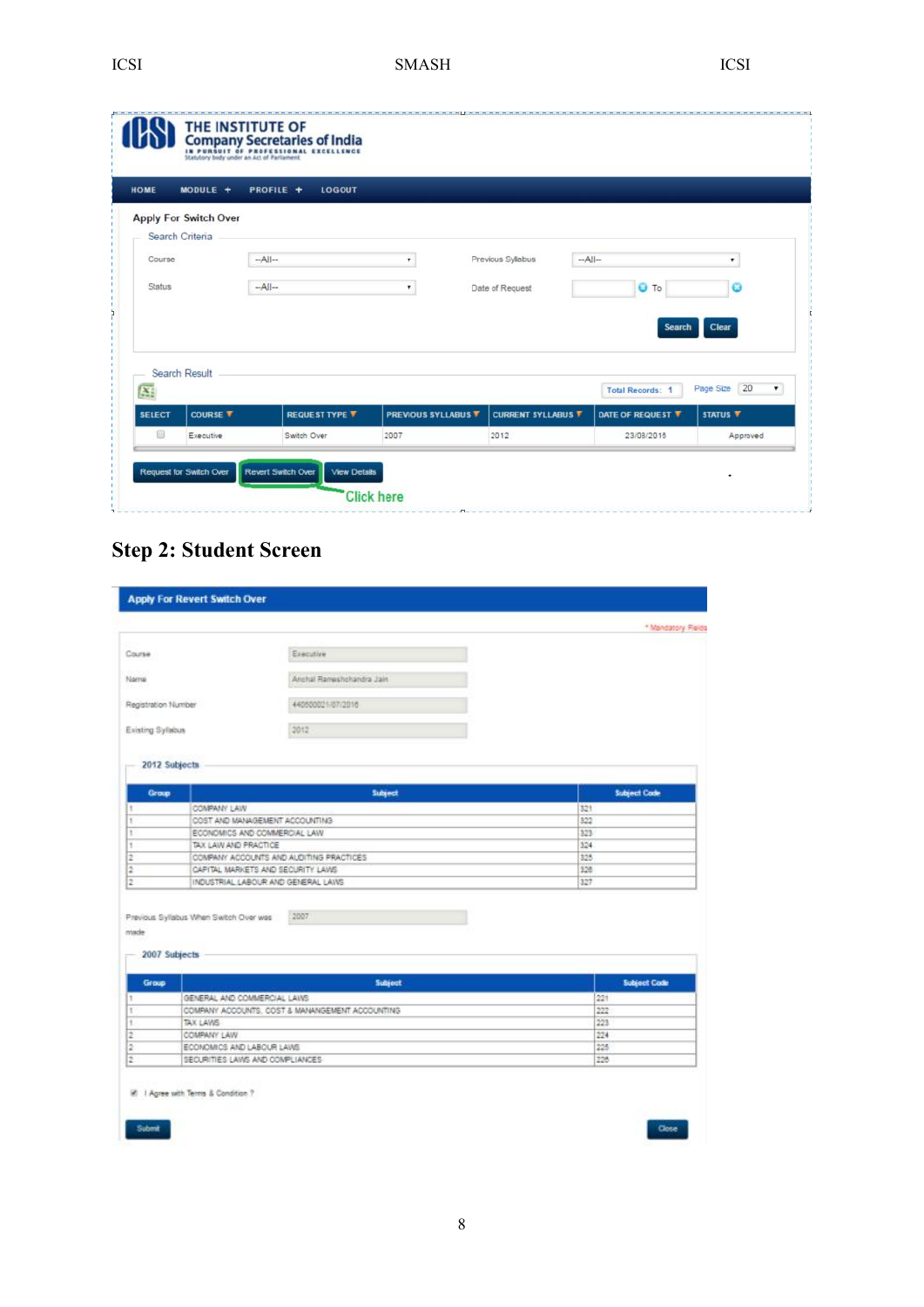| <b>Step 3: Confirmation Screen</b> |  |
|------------------------------------|--|
|------------------------------------|--|

| <b>Apply For Revert Switch</b>           | 223.30.223.235 says:<br>Are you sure you want to Submit?                                      |    |        | * Mandatory Fields |
|------------------------------------------|-----------------------------------------------------------------------------------------------|----|--------|--------------------|
| Course<br>Name                           |                                                                                               | OK | Cancel |                    |
| Registration Number                      | 1.1888888                                                                                     |    |        |                    |
| Existing Syllabus                        | 2012                                                                                          |    |        |                    |
|                                          |                                                                                               |    |        | $\times$           |
|                                          | 223.30.223.235 says:<br>Your Revert Switch Over request from 2012 to 2007 has been submitted. |    |        | * Mandatory Fields |
| <b>Apply For Revert Switch</b><br>Course |                                                                                               |    | OK     |                    |
| Name                                     |                                                                                               |    |        |                    |
| Registration Number                      | $-$                                                                                           |    |        |                    |
| Existing Syllabus                        | 2012                                                                                          |    |        |                    |

## **Step 4: Status in Student Screen**

|                           | MODULE +              | PROFILE +<br><b>LOGOUT</b> |                     |      |                           |         |                         |                     |                 |
|---------------------------|-----------------------|----------------------------|---------------------|------|---------------------------|---------|-------------------------|---------------------|-----------------|
|                           | Apply For Switch Over |                            |                     |      |                           |         |                         |                     |                 |
|                           | Search Criteria       |                            |                     |      |                           |         |                         |                     |                 |
| Course                    |                       | $-A  $                     | ۰                   |      | Previous Syllabus         | $-A  -$ |                         | ۰                   |                 |
| <b>Status</b>             |                       | $-A$                       | ۰.                  |      | Date of Request           |         | $O$ To                  |                     | ø               |
|                           |                       |                            |                     |      |                           |         |                         |                     |                 |
|                           |                       |                            |                     |      |                           |         | <b>Search</b>           | Clear               |                 |
|                           |                       |                            |                     |      |                           |         |                         |                     |                 |
|                           |                       |                            |                     |      |                           |         |                         |                     |                 |
|                           | Search Result         |                            |                     |      |                           |         |                         |                     |                 |
| $\overline{\mathbf{X}}$ : |                       |                            |                     |      |                           |         | <b>Total Records: 2</b> | Page Size           | 20<br>$\bullet$ |
| <b>SELECT</b>             | COURSE V              | REQUEST TYPE <b>V</b>      | PREVIOUS SYLLABUS V |      | <b>CURRENT SYLLABUS V</b> |         | DATE OF REQUEST ▼       | STATUS <sup>T</sup> |                 |
| $\qquad \qquad \Box$      | Executive             | Revert Switch Over         | 2012                | 2007 |                           |         | 23/08/2016              |                     | Requested       |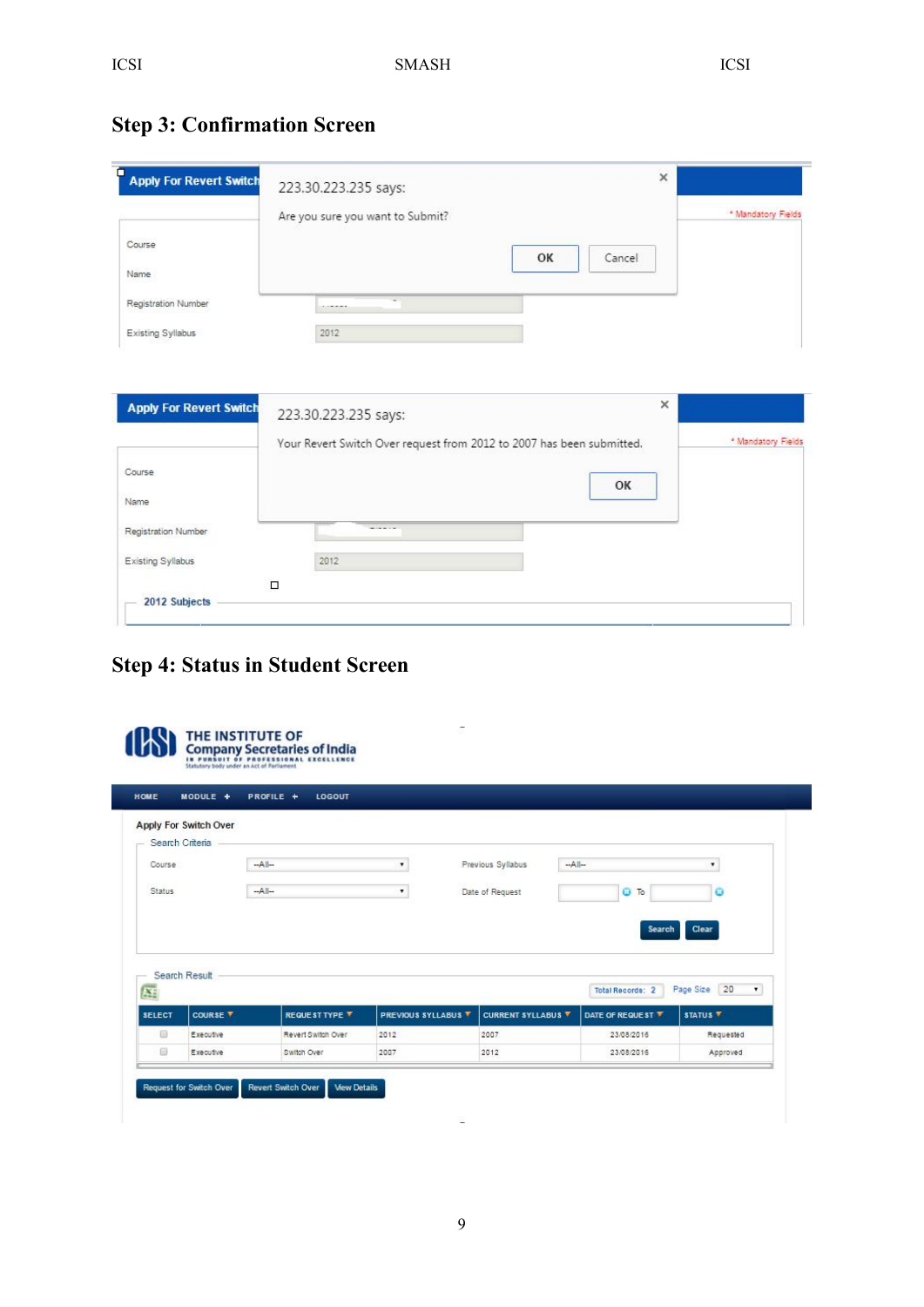<span id="page-9-0"></span>**Approval of Requests for Revert Switch Over (Admin Part)**

**Step 1: Admin Approval Process for Revert Switch over**

| MASTERS +<br>HOME         | $M O O U L E =$<br>REPORTS +                    |             | PROFILE +<br>LOGOUT                             |  |
|---------------------------|-------------------------------------------------|-------------|-------------------------------------------------|--|
| <b>Dashboard for ICSI</b> | <b>PAYMENT GATEWAY</b>                          | ۰           |                                                 |  |
|                           | <b>PAYMENT GATEWAY</b><br><b>RECONCILIATION</b> | ۰           |                                                 |  |
|                           | <b>COACHING MODULE</b>                          | $\ddotmark$ |                                                 |  |
|                           | <b>COMPLAINT MANAGEMENT</b>                     | ٠           |                                                 |  |
|                           | <b>PRE-REGISTRATION</b>                         | ۰           |                                                 |  |
|                           | STUDENT REGISTRATION                            | ۰           |                                                 |  |
|                           | <b>STUDY DISPATCH</b>                           | ۰           |                                                 |  |
|                           | <b>SWITCH OVER</b>                              |             | <b>SUBJECT WISE EXEMPTION</b><br><b>MAPPING</b> |  |
|                           |                                                 |             | <b>REVERT SWITCH OVER</b><br><b>APPROVAL</b>    |  |
|                           |                                                 |             | SWITCH OVER BY ADMIN                            |  |
|                           |                                                 |             | <b>SWITCH OVER TRACKING</b>                     |  |

**Step 2: Admin Approval Process for Revert Switch over**

|                             | <b>MASTERS +</b>                   | $M O O U L E$ +                        | <b>REPORTS +</b> | PROFILE +                        | LOGOUT              |                                        |                                                                                    |                          |                           |                    |
|-----------------------------|------------------------------------|----------------------------------------|------------------|----------------------------------|---------------------|----------------------------------------|------------------------------------------------------------------------------------|--------------------------|---------------------------|--------------------|
|                             | <b>Revert Switch Over Approval</b> |                                        |                  |                                  |                     |                                        |                                                                                    |                          |                           |                    |
|                             | Search Criteria                    |                                        |                  |                                  |                     |                                        |                                                                                    |                          |                           |                    |
| Course                      |                                    | $-A$                                   |                  | ٠                                | Registration Number |                                        |                                                                                    |                          |                           |                    |
|                             | Student Name                       |                                        |                  |                                  | Mobile Number       |                                        |                                                                                    |                          |                           |                    |
| Email ID                    |                                    |                                        |                  |                                  | Status              |                                        | $-A$                                                                               |                          | ۰                         |                    |
|                             | Request Date                       |                                        | ٥<br>To          |                                  | Approval Date       |                                        |                                                                                    | <b>C</b> To              |                           |                    |
|                             |                                    |                                        |                  |                                  |                     |                                        |                                                                                    |                          |                           |                    |
|                             |                                    |                                        |                  |                                  |                     |                                        |                                                                                    | <b>Search</b>            | Clear                     |                    |
|                             |                                    |                                        |                  |                                  |                     |                                        |                                                                                    |                          |                           |                    |
|                             |                                    |                                        |                  |                                  |                     |                                        |                                                                                    |                          |                           |                    |
|                             | Search Result                      |                                        |                  |                                  |                     |                                        |                                                                                    |                          |                           |                    |
| $\overline{\mathbf{X}_\pm}$ |                                    |                                        |                  |                                  |                     |                                        |                                                                                    | <b>Total Records: 1</b>  | Page Size 20              | $\bullet$          |
| <b>SELECT</b>               | <b>STUDENT</b><br><b>NAME T</b>    | <b>REGISTRATION</b><br><b>NUMBER T</b> | <b>EMAIL D T</b> | <b>MOBILE</b><br><b>NUMBER T</b> | <b>COURSE</b><br>▼  | <b>CURRENT</b><br><b>SYLLABUS</b><br>v | <b>SYLLABUS</b><br><b>AFTER</b><br><b>REVERT</b><br><b>SWITCH</b><br><b>OVER T</b> | <b>REQUEST</b><br>DATE T | <b>APPROVAL</b><br>DATE T | <b>STATUS</b><br>▼ |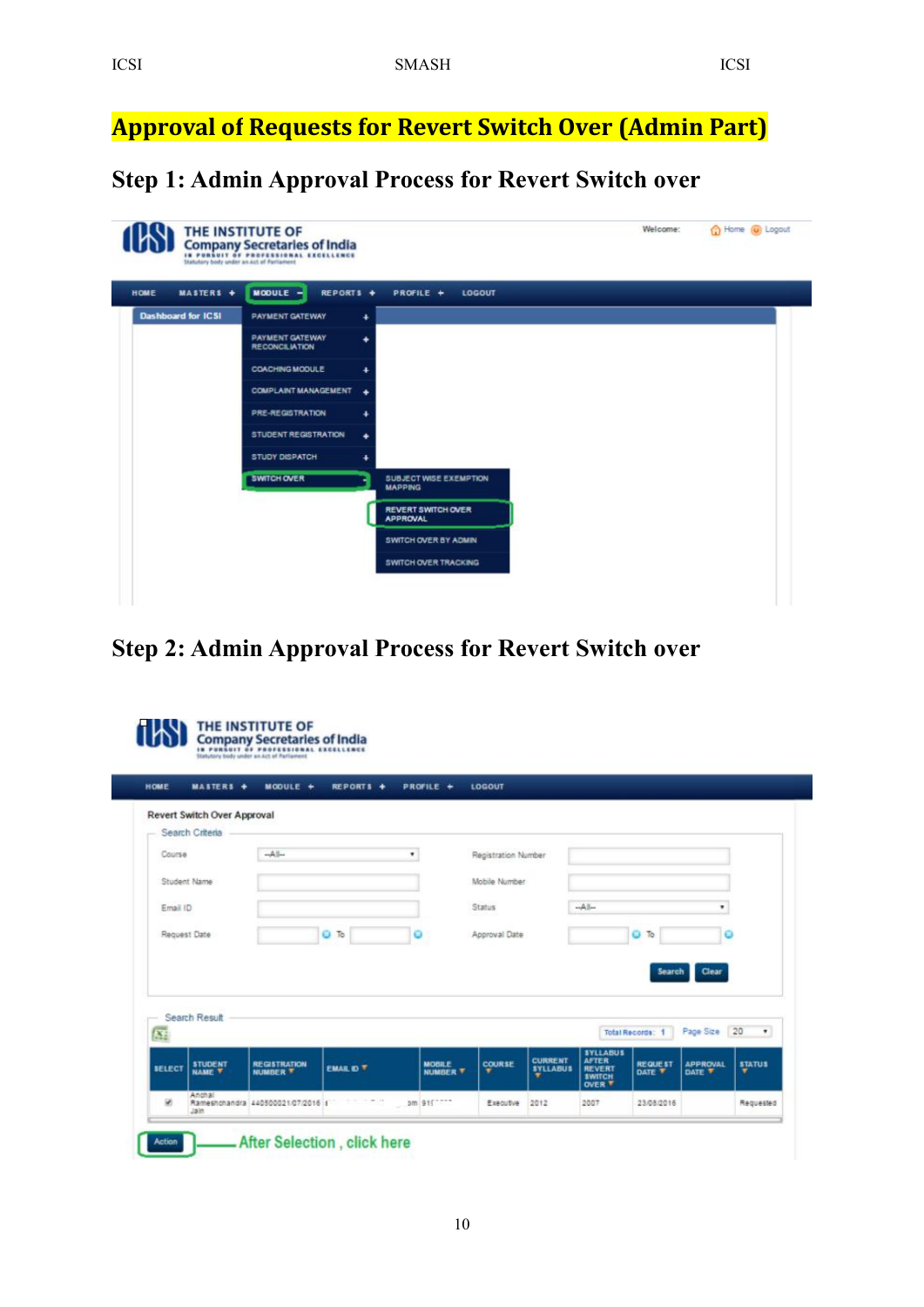## **Step 3: Admin Approval Process for Revert Switch over**

| Courte<br>Name<br>Registration Number<br>Butch Over Date<br>Being Becke Subject |                                       | Emilies .<br>Autrical Operationship Jak<br>ARTAILIUSTOVATIN |                    |
|---------------------------------------------------------------------------------|---------------------------------------|-------------------------------------------------------------|--------------------|
|                                                                                 |                                       |                                                             |                    |
|                                                                                 |                                       |                                                             |                    |
|                                                                                 |                                       |                                                             |                    |
|                                                                                 |                                       |                                                             |                    |
|                                                                                 |                                       | <b>IVIERIE</b>                                              |                    |
|                                                                                 |                                       | NA                                                          |                    |
|                                                                                 |                                       |                                                             |                    |
|                                                                                 | Beche Susject of previous Sylatius    | NA                                                          |                    |
| Exeting Sylebus                                                                 |                                       | 2012                                                        |                    |
| G                                                                               |                                       | PERRITTENL LASICIER AND GENERAL LAWIE                       | W                  |
| mate                                                                            | Previous Sylabus when Switch Over was | <b>INV</b>                                                  |                    |
|                                                                                 |                                       |                                                             |                    |
|                                                                                 |                                       |                                                             |                    |
| Group.                                                                          |                                       | <b>Bulgar</b>                                               | <b>Bulgar Code</b> |
|                                                                                 | GENERAL AND COMMENCIAL LAWS           |                                                             | 223                |
|                                                                                 |                                       | COMPANY ACCOUNTS, COST & MARANDIMENT ACCOUNTING             | 222                |
| Ŀ                                                                               | <b>FAX LAWS</b>                       |                                                             | A11                |
| Ŧ                                                                               | CONTANT LAN<br>EVOLUTION ON GONDALIST |                                                             | 234<br>226         |

## **Step 4 : Admin Approval Process for Revert Switch over**